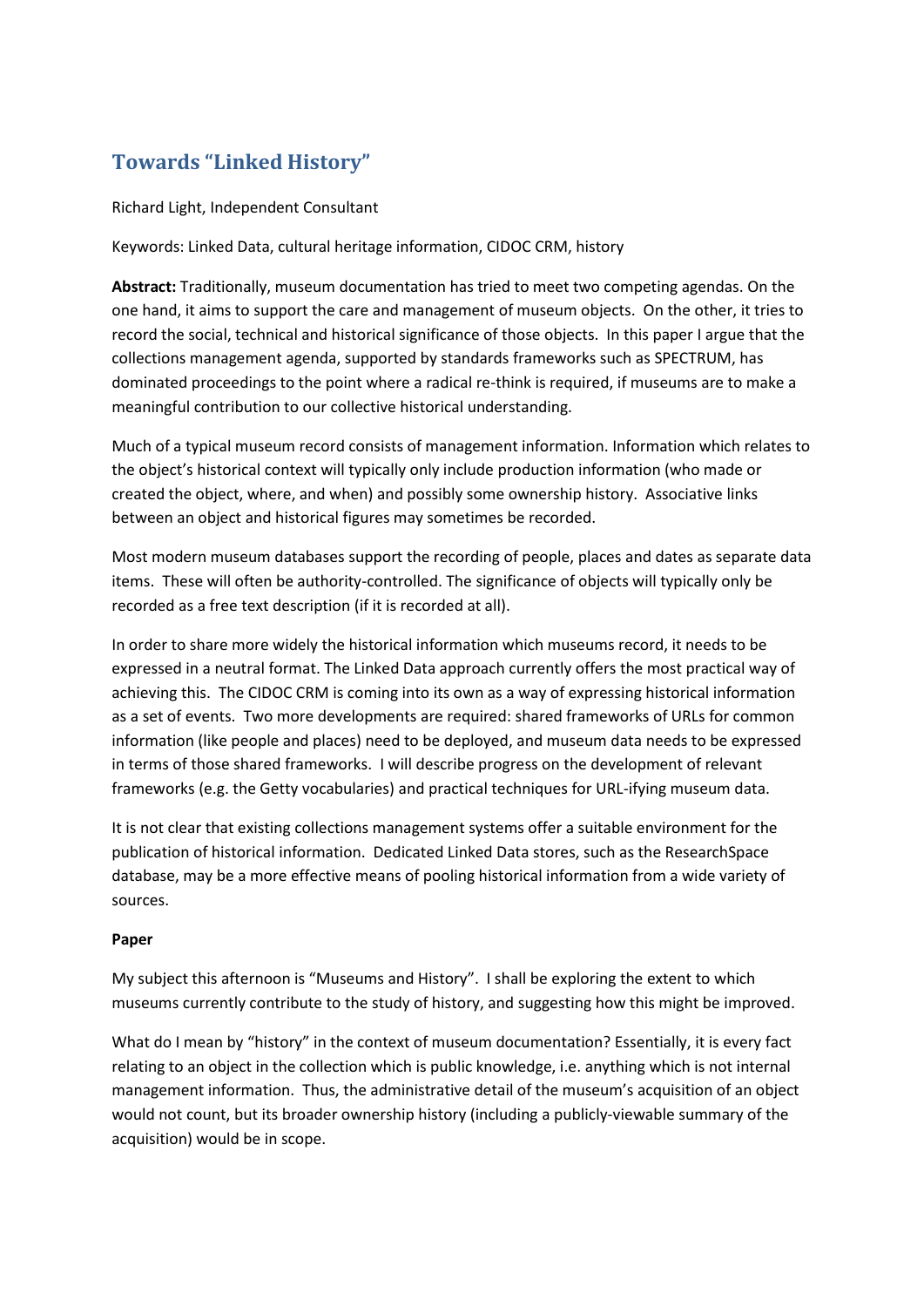Much of the effort that goes into documenting museum collections relates to their management, and so doesn't count as useful for our study of history. What, typically, is left? Essentially, information about events and activities in the "life" of the object before it arrived in the museum: its production, its use, transfers of ownership.

I am not an historian – I expect that few (if any) of us in this room can claim that title. Yet I am, and you are, spending our working lives contributing to the knowledge of humanity's past. We do this by recording (or enabling others to record) assertions about the objects in our museum collections.

So how much history do these records contain? I ran a web search for "museum object Lady Jane Grey", and on the first page it turned up three museum objects: from the British Museum, Leicestershire and York Museums Trust. The results are interestingly varied. The BM and YMT pages give information about the object itself, in a structured form. In the case of the YMT record, this is so focused on the object that no historical context can be inferred. The BM record has links to producers, and a production date. However, this date (1832) merely serves to confirm that this image of Lady Jane Grey is a work of the imagination, created nearly three hundred years after the event it purports to depict. So, you might argue, there is not much historical value there, in terms of Lady Jane Grey herself. By contrast, the Leicestershire record contains (under the heading "Object details") a potted summary of Lady Jane Grey's short life and untimely death. To the historical enquirer, this is interesting information, but it is arguably in the wrong place. It is also presented as free text, so its value as a research information resource is limited.



Let's take the first of those objections: that this historical summary is in the wrong place. What would the "right place" be? You might imagine that there is a central authority file for all, or indeed for all well-known, historical people, which museums can just refer to. Indeed, there should be, but I haven't managed to find one that fits this description. In the U.K., the Dictionary of National Biography (DNB) would serve the purpose to some extent. If the person happens to be an artist, there is ULAN. If they are an author (or someone who is mentioned as the subject of biographies, etc.) then VIAF may be helpful. There is no single resource which has the ambition to potentially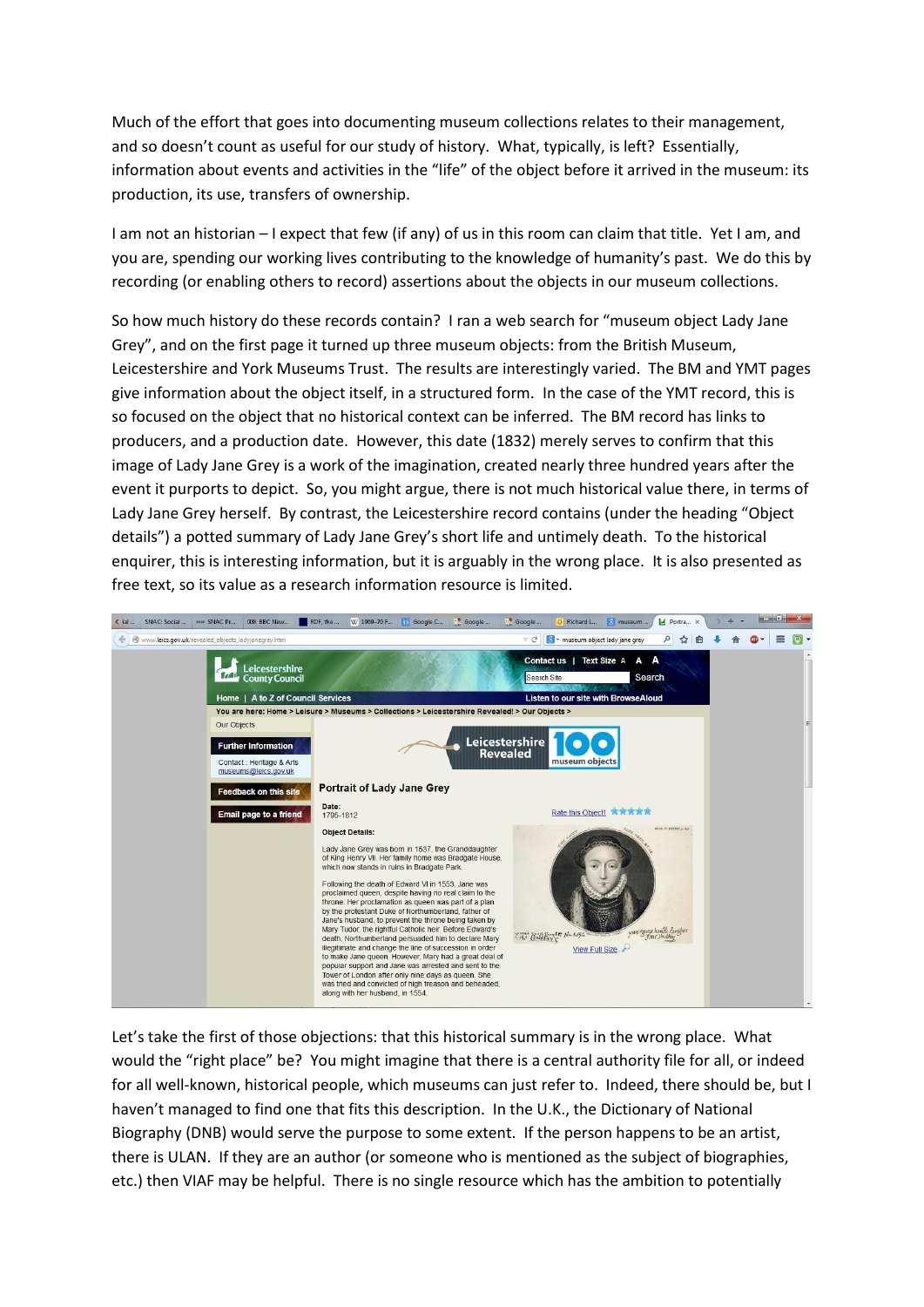include *any* historical (i.e. dead) person who ever lived. The SNAC project is currently attempting to pull together biographical descriptions from a range of archival and bibliographic sources. Maybe that is an initiative which museums can contribute to, or at least emulate.

The second objection to the Leicestershire record is that the data is free text, and so is not in a helpful format. It's great for reading, of course, but one can only read the description if one can find the authority record, and if one is confident that it refers to the actual person you are interested in. In order to be findable, person authority records need to contain structured metadata. In order to establish identity (i.e. to be sure that you're talking about the right person), that metadata needs to be unambiguous and sufficiently detailed. The less "well-known" the person, the more it is the case that detailed metadata is required in order to disambiguate them from other people, for example from other people with the same name.

Some requirements for shared authority files are that they should be accessible, be freely re-usable, and should provide unique, persistent identifiers for each entity they describe. Thus the BND has a URL for each article, e.g.<http://www.oxforddnb.com/view/article/8154> is Lady Jane Grey, but this is not guaranteed to be persistent, and is not freely accessible. The FreeBMD site in the U.K. is a database of births, deaths and marriages from 1837 to the second half of the twentieth century. It has been created by volunteers for the public good, by transcribing publicly available quarterly summaries from registry offices. Yet the resulting site cannot be used as an authority file, partly because it does not provide persistent identifiers for the events it describes, but mainly because users are specifically forbidden to re-use the information which the site provides. In general, the results of genealogical research, such as "single name" web sites, are published in a format which is either just unhelpful to potential re-use, or which actively seeks to prevent it. [see if you can find the CSS-driven "table" on a single-name site]

So, why should museums create authority files for people, if objects are what they are really about? Well, the fact is that they already do, because people are an essential aspect of the historical context into which museum objects need to be placed. However, they do so in isolation even from other museums: take for example the BM person authorities.

And why should museums create *shared* person authority files, when many other agencies are creating information about people? It's a fair question, but one could equally ask "why not"? The museum community would do genealogical researchers and historians a big favour by providing a single comprehensive, open framework for recording historical people. Much potentially useful genealogical data is held behind paywalls, in a form which is helpful to individual family researchers but is not designed to support large-scale querying for historical research. It is certainly not available to museums, either to support person-related research or to enhance the results found. None of the external (non-museum) sources I have found shows any interest in providing unique, persistent identifiers for people.

People are just one axis along which historical enquiry proceeds. As well as "who", there is also "where" and "when". In the case of "where", there is at least one central resource which museums could take advantage of. This is Geonames, a wiki-based framework for recording geographical features. Geonames provides persistent identifiers for each place it describes. If you dereference this identifier, you can get a machine-readable description of the place, which includes useful information such as its coordinates. It is an open system which can be used and re-used freely.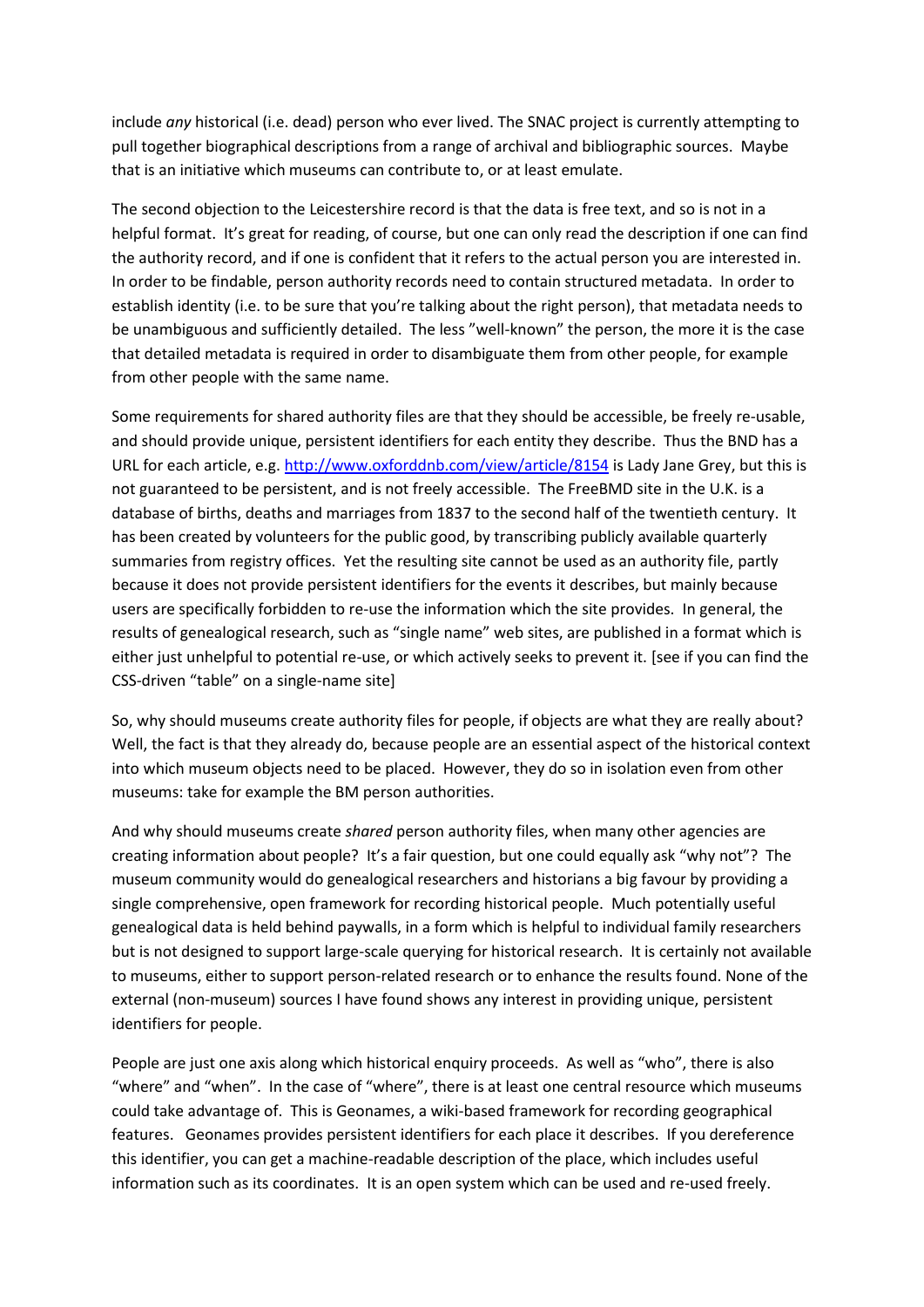However, Geonames is designed for recording contemporary places, and so additional frameworks such as Pleaides will be needed for recording archaic places.

So, if we take Geonames as a practical example of the type of resource which we would like to have, which allows us to share historical information, the next question is: how do we use it? Our existing records will contain place information, either recorded directly (e.g. as keywords) or using a local place authority file. How do we get the corresponding Geonames identifier for each place recorded? One approach is to set up software which supports "web termlists", so that the live Geonames resource can be searched by a cataloguer for entries which match a particular place name. Selecting one Geonames entry causes its persistent identifier to be inserted into the museum data, alongside the original description of the place. While this might be seen as just additional work, it does bring the benefit that all your records will be geolocated.

If we had our hoped-for person authority, inserting its identifiers into our data would have analogous benefits. The person's date and place of birth and death, their relationship to other people, and their key life events, would all be available for us to use as we see fit.

We can treat dates (a key element of historical enquiry) as simply numbers, or again we can use a system of identifiers, representing say years or decades, such as the Data.Gov identifiers for time intervals: e.g. http://reference.data.gov.uk/doc/year/1677.

So now we have re-expressed our historical data in terms of widely-used identifiers, in what form do we share it with others? I would look no further than our own CIDOC Conceptual Reference Model (the "CIDOC CRM"). This provides a generalized way of describing events and activities, and it provides a set of persistent identifiers with which to do so. While the CIDOC CRM is an abstract model which can be expressed in a number of ways, the most common approach these days is to represent it as Linked Data RDF. Here's an example:

```
<crm:E22_Man-Made_Object 
rdf:about="http://collection.britishmuseum.org/id/object/PPA20
6074">
<crm:P45_consists_of 
rdf:resource="http://collection.britishmuseum.org/id/thesauri/
x11409"/>
<crm:P62_depicts 
rdf:resource="http://collection.britishmuseum.org/id/person-
institution/29806"/>
<rdfs:label>Lady Jane Grey</rdfs:label>
<bmo:PX_has_main_representation 
rdf:resource="http://www.britishmuseum.org/collectionimages/AN
01033/AN01033272_001_l.jpg"/>
```
Each object in your collection can be given its own persistent identifier, and this can be associated with an RDF expression of all the information you wish to share with the rest of the world, including the historical data we began by discussing. These identifiers should be URLs, so that they can be resolved on the Web. A helpful pattern to adopt is to present the information as HTML by default if the object's identifier is requested, and to return an RDF version of the information if this is specifically requested. That allows people to easily find out about the object if that is all they want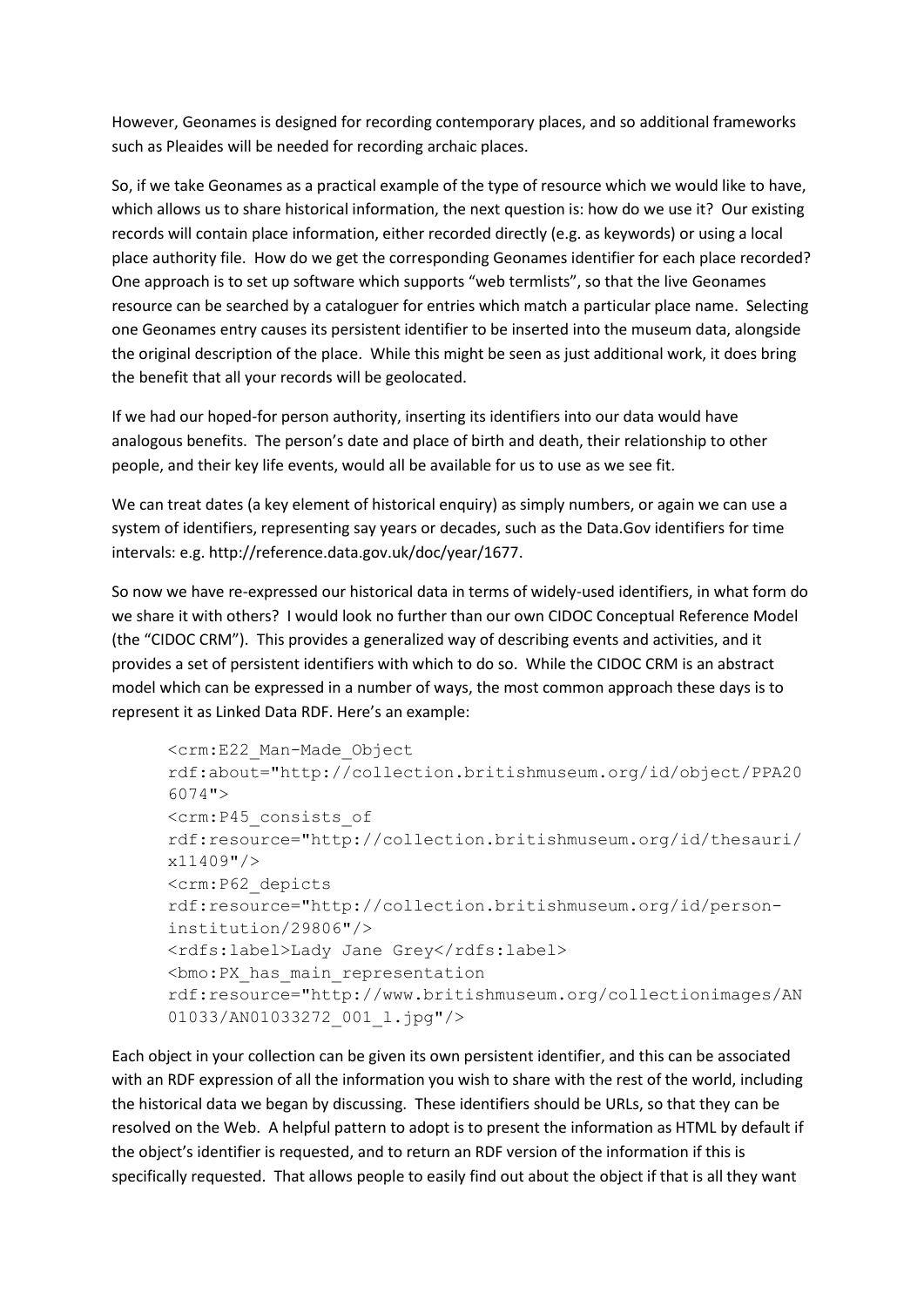to do, while also providing a machine-processible version of the data for software agents which work with Linked Data.

Where do we put this information so that it can be found by others? It is unlikely that the museum's existing collections database will offer support for storing and querying RDF. One approach is to add a "front end" to your existing system which supports Linked Data delivery. This has the advantage that it can be driven by your existing data: there is no need to set up and maintain a copy database elsewhere. It is helpful to users if some sort of search facility can be provided, to support the discovery of relevant resources. If you use a standard collections management software package, encourage the suppliers of that system to develop a Linked Data front-end, so that all users of the same software can share the benefit.

An alternative approach is to extract the data you want to share as RDF, and store it in a database specifically designed for the purpose: a "triple store" (or "quad store"). This approach has the advantage that it will provide a standard means of querying the data, using the SPARQL query language.

Something else we can do to encourage the advent of Linked History is to encourage the publishers of widely-used authorities to issue a Linked Data version, and then use their identifiers when publishing our own data as RDF. For example, the Getty Research Institute has issued both the Art and Architecture Thesaurus (AAT) and the Thesaurus of Geographic Names (TGN) as Linked Data. Conversely, the widely-used Nomenclature system has yet to be published in this format. Apart from giving you the warm glow which comes from doing the "right thing", using Linked Data identifiers in your data will give you access to additional information in the authority file, in a format you can use programmatically. For example, as noted above, Geonames offers coordinate information, which you can use to generate "pins" on maps.



## **Wycombe factories map**